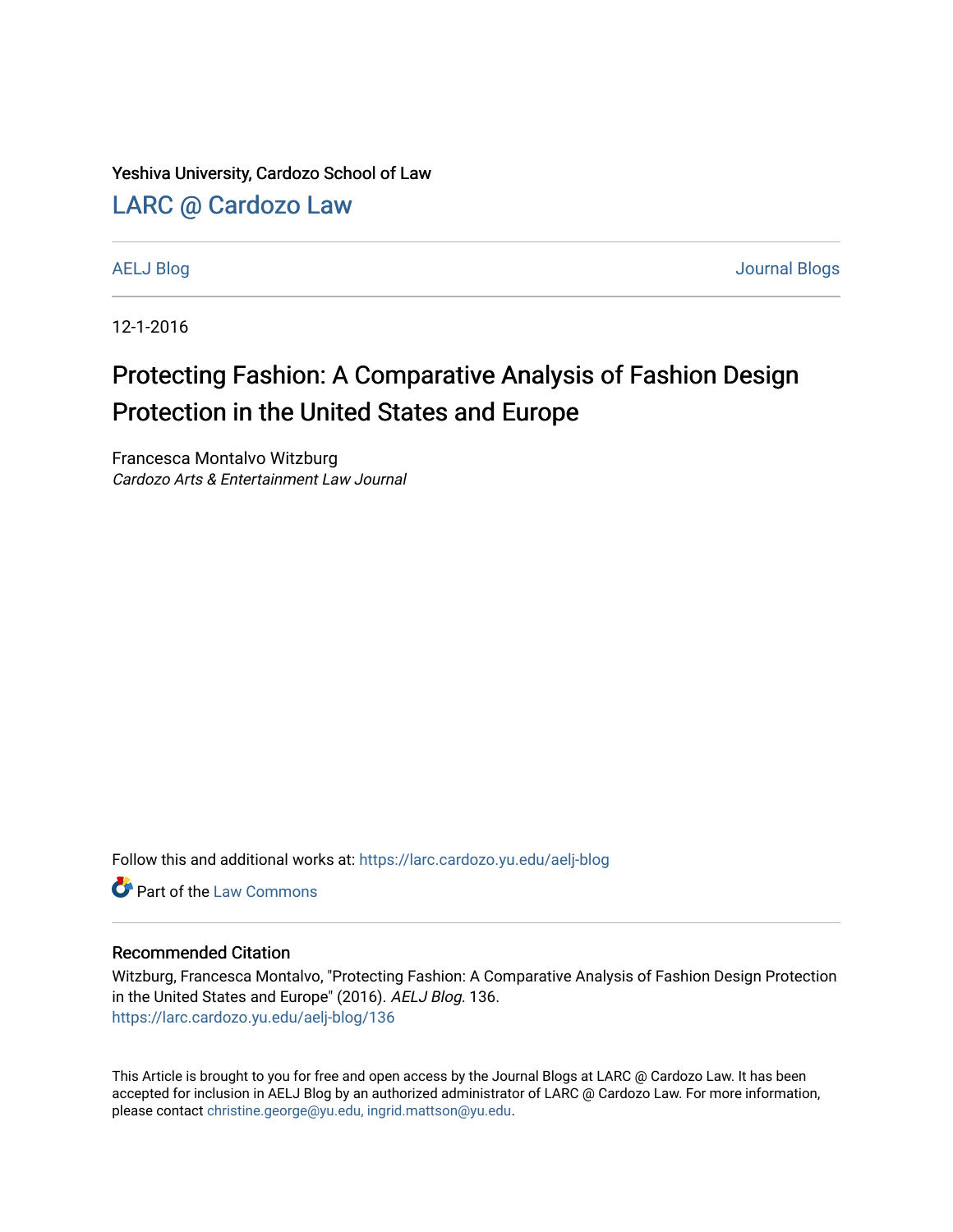# **Protecting Fashion: A Comparative Analysis of Fashion Design Protection in the United States and Europe**

BY [FRANCESCA MONTALVO WITZBURG](https://cardozoaelj.com/author/francesca-montalvo/) / ON DECEMBER 1, 2016

# **Introduction**

In the year 2015 alone, the United States fashion industry generated over \$343 billion in revenue.<sup>[1]</sup> Fashion is not just a business—it is also a respected art form in the United States[.\[2\]](https://cardozoaelj.com/2016/12/01/protecting-fashion-comparative-analysis-fashion-design-protection-united-states-europe/#_ftn2) Despite the economic and artistic significance of fashion, the tailoring and structural aspects of a fashion article are generally not protectable under U.S. copyright law. However, certain patterns exhibited on a fashion article such as an original pattern on a skirt or a screen print of an artist's painting on a t-shirt may be copyrightable. In contrast, Europe has several legal mechanisms for protecting fashion designs and articles under the laws of the European Union and other nations. This article compares the intellectual property fashion design protections in the United States, including the recent congressional attempt to protect fashion designs under copyright law and the upcoming Supreme Court's decision involving protection of fashion designs, with the fashion intellectual property protections offered in the European Union, France, Italy and the United Kingdom.

# **I. Fashion Protection in the United States**

#### *A. Limited Fashion Design Protection under Trademark and Patent Law in the U.S.*

In the United States, several distinct intellectual property rights are available for designers. Trademark law offers minimal protection for fashion articles, as it protects the marks and logos that distinguish the source of the goods, but not the designs themselves.<sup>[3]</sup> Under trademark law, designers and fashion houses may protect their goods by adopting a distinctive trademark that allows the consuming public to recognize the fashion article's source.<sup>[4]</sup> Designers and brands can also seek trade dress protection in "the overall commercial image (look and feel) of a product that indicates or identifies the source of the product and distinguishes it from those of others.["\[5\]](https://cardozoaelj.com/2016/12/01/protecting-fashion-comparative-analysis-fashion-design-protection-united-states-europe/#_ftn5) Trade dress protections may include the nonfunctional elements such as size, shape, color and texture, and the overall look and feel of a fashion good[.\[6\]](https://cardozoaelj.com/2016/12/01/protecting-fashion-comparative-analysis-fashion-design-protection-united-states-europe/#_ftn6)

Some designers and brands use trademarks to distinguish their designs by incorporating their logos or marks into the fashionable item.<sup>[7]</sup> To do so, designers and brands must show that the design identifies the source of the fashion article.<sup>[8]</sup> It may be difficult to prove trademark use of patterns, as the U.S. Trademark Office has taken the position that a mere repeating pattern placed on an article does not serve as a trademark.<sup>[9]</sup> One issue with relying on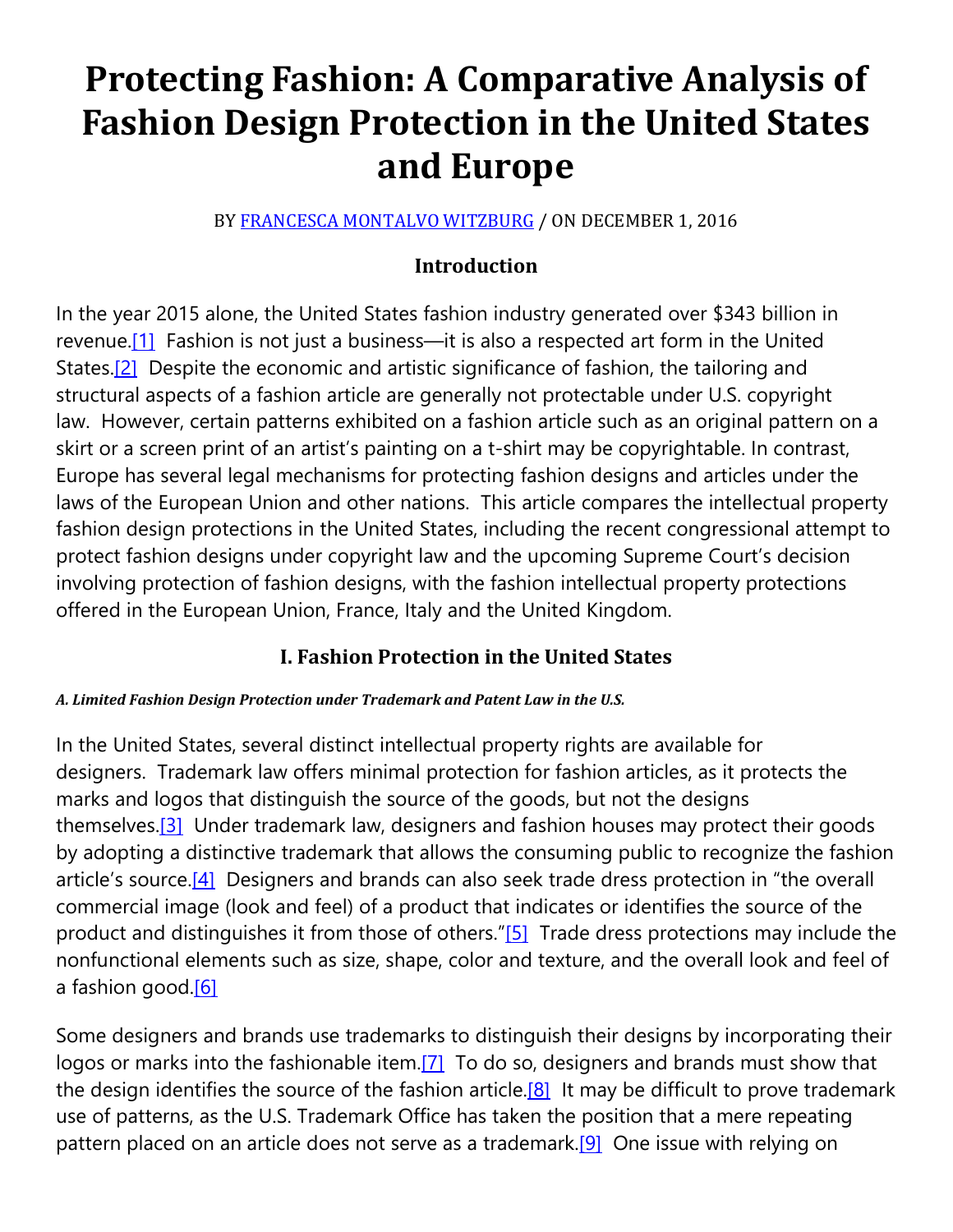trademarks to protect designs is that once the design becomes popular, many other companies will begin to use the same design on their goods since the design itself is not actually protected—a good case in point is the fast fashion industry[.\[10\]](https://cardozoaelj.com/2016/12/01/protecting-fashion-comparative-analysis-fashion-design-protection-united-states-europe/#_ftn10) Once others use the design, it may be difficult to prove that the design points to the source and functions as a trademark[.\[11\]](https://cardozoaelj.com/2016/12/01/protecting-fashion-comparative-analysis-fashion-design-protection-united-states-europe/#_ftn11)

A designer or fashion company can also apply for a design patent,  $[12]$  which protects any "new, original and ornamental design for an article of manufacture." $[13]$  A design patent is an under-utilized tool that offers an effective, economically feasible way to protection fashion designs[.\[14\]](https://cardozoaelj.com/2016/12/01/protecting-fashion-comparative-analysis-fashion-design-protection-united-states-europe/#_ftn14) Because patents are only granted for designs that are "new", patent protection is not available for designs that are merely re-workings of previously existing designs[.\[15\]](https://cardozoaelj.com/2016/12/01/protecting-fashion-comparative-analysis-fashion-design-protection-united-states-europe/#_ftn15) Often, fashion designs incorporate pre-existing designs and therefore do not meet the "new" standard and cannot qualify for design patent protection.<sup>[16]</sup>

#### *B. Current Copyright Protection*

Another form of intellectual property—copyright—protects "original works of authorship fixed in any tangible medium of expression." $[17]$  For a work to be considered original, it need only be "independently created by the author (as opposed to copied from other works), and [] possess[]at least some minimal degree of creativity.["\[18\]](https://cardozoaelj.com/2016/12/01/protecting-fashion-comparative-analysis-fashion-design-protection-united-states-europe/#_ftn18) Since the originality requirement for copyright is a lesser hurdle than the "novelty" threshold required for a design patent, copyright would appear to be an efficient way to protect fashion designers.<sup>[19]</sup>

However, fashion designs, i.e., the particular manner a garment is assembled and tailored, are not protectable under current U.S. copyright law[.\[20\]](https://cardozoaelj.com/2016/12/01/protecting-fashion-comparative-analysis-fashion-design-protection-united-states-europe/#_ftn20) Professor David Nimmer differentiates between two separate concepts that fall under the term "fashion designs": (1) "fabric designs" and (2) "dress designs." $[21]$  Fabric designs are the patterns used on the article of clothing, such as the floral design repeated on a blouse, and are copyrightable.<sup>[22]</sup> However, the latter type—dress designs—which "graphically sets forth the shape, style, cut, and dimensions for converting fabric into a finished dress or other clothing garment," are not protectable by copyright[.\[23\]](https://cardozoaelj.com/2016/12/01/protecting-fashion-comparative-analysis-fashion-design-protection-united-states-europe/#_ftn23)

Clothing has been considered a "useful article" as defined in section 101 of the Copyright Act because it has "an intrinsic utilitarian function that is not merely to portray the appearance of the article or to convey information." $[24]$  The only way for the design of a garment to acquire copyright protection is if the design "can be identified separately from, and [is] capable of existing independently of, the utilitarian aspects of the article," as set out in section 101 of the Copyright Act[.\[25\]](https://cardozoaelj.com/2016/12/01/protecting-fashion-comparative-analysis-fashion-design-protection-united-states-europe/#_ftn25) Courts have construed this section as the "physical" or "conceptual" separability test.<sup>[26]</sup> Physical separability has been demonstrated when the decorative elements "can actually be removed from the original item and separately sold, without adversely impacting the article's functionality.["\[27\]](https://cardozoaelj.com/2016/12/01/protecting-fashion-comparative-analysis-fashion-design-protection-united-states-europe/#_ftn27) Conceptual separability is when the garment "invoke[s] in the viewer a concept separate from that of the [garment's] 'clothing'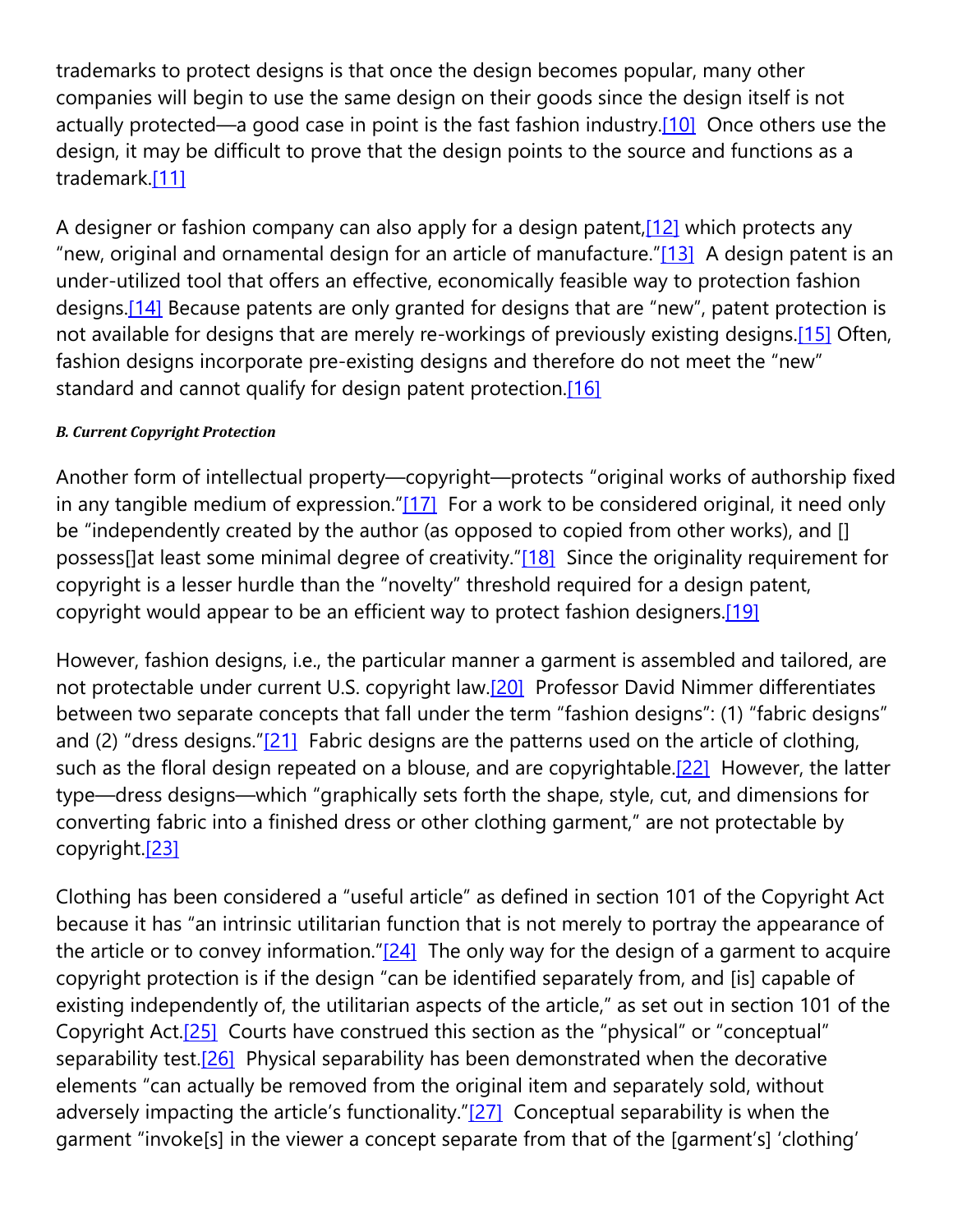function," and the additional function "was not motivated by a desire to enhance the [garment's] functionality qua clothing.["\[28\]](https://cardozoaelj.com/2016/12/01/protecting-fashion-comparative-analysis-fashion-design-protection-united-states-europe/#_ftn28) For example, a fabric design—the repeated floral print—is capable of existing separately from the actual skirt, but the dress design—the tailoring and the shape the skirt—cannot exist separately from the skirt.<sup>[29]</sup>

For certain articles of clothing that may appear to serve an additional function other than the typical function of clothing (to cover a person's body)—e.g., costumes, prom dresses, or worker uniforms—the actual dress designs may or may not be copyrightable.<sup>[30]</sup> In 2005, the Second Circuit in *Chosun Int'l, Inc. v. Chrisha Creations, Ltd.* held that Halloween costumes may be protected by copyright if the costume's design elements can be separated from the overall function of the costume as clothing[.\[31\]](https://cardozoaelj.com/2016/12/01/protecting-fashion-comparative-analysis-fashion-design-protection-united-states-europe/#_ftn31) In a 2012 unpublished decision, *Jovani Fashions v. Fiesta Fashions*, the Second Circuit denied copyright protection to the designs of a prom dress, specifically "the arrangement of decorative sequins and crystals on the dress bodice; horizontal satin ruching at the dress waist; and layers of tulle on the skirt.["\[32\]](https://cardozoaelj.com/2016/12/01/protecting-fashion-comparative-analysis-fashion-design-protection-united-states-europe/#_ftn32) Citing *Mazer v. Stein*, the Court held that Jovani failed to meet the separability requirements because "Jovani has not alleged, nor could it possibly allege, that the design elements for which it seeks protection could be [physically] removed from the dress in question and separately sold.["\[33\]](https://cardozoaelj.com/2016/12/01/protecting-fashion-comparative-analysis-fashion-design-protection-united-states-europe/#_ftn33) The Court added "that clothing, in addition to covering the body, serves a 'decorative function,' so that decorative elements of clothing are generally 'intrinsic' to the overall function, rather than separable from it.["\[34\]](https://cardozoaelj.com/2016/12/01/protecting-fashion-comparative-analysis-fashion-design-protection-united-states-europe/#_ftn34)

The Fifth Circuit, in *Galiano v. Harrah's Operating Co.*, denied copyright protection for uniforms of casino workers because the clothing designer could now show that "its designs [were] marketable independently of their utilitarian function as casino uniforms.["\[35\]](https://cardozoaelj.com/2016/12/01/protecting-fashion-comparative-analysis-fashion-design-protection-united-states-europe/#_ftn35) The Fifth Circuit admitted that "[t]he caselaw on costume design is, to say the least, uneven.["\[36\]](https://cardozoaelj.com/2016/12/01/protecting-fashion-comparative-analysis-fashion-design-protection-united-states-europe/#_ftn36) But regardless of which standard test a court may use to find valid "separability," copyright protection would still be limited to the portions of the fashion, and not the fashion article as a whole[.\[37\]](https://cardozoaelj.com/2016/12/01/protecting-fashion-comparative-analysis-fashion-design-protection-united-states-europe/#_ftn37)

#### *C. The Supreme Court's Decision Involving Cheerleading Uniforms and Fashion Design Protection —the* **Star Athletica v. Varsity Brands** *Case*

Since the Supreme Court's decision in *Mazer v. Stein*[,\[38\]](https://cardozoaelj.com/2016/12/01/protecting-fashion-comparative-analysis-fashion-design-protection-united-states-europe/#_ftn38) which determined that the original design aspects of otherwise functional useful articles may be copyrighted, and thereafter became codified as part of the Copyright Act in 1976,<sup>[39]</sup> U.S. courts have struggled with applying the various separability tests that have emerged over the years to determine whether an article of clothing's design elements are purely functional and utilitarian or whether the original designs are capable of existing separately from the utilitarian purpose.<sup>[40]</sup> This year, the Supreme Court may clarify the issue when it reviews the U.S. Court of Appeals for the Sixth Circuit's copyright decision in *Star Athletica v. Varsity Brands*[.\[41\]](https://cardozoaelj.com/2016/12/01/protecting-fashion-comparative-analysis-fashion-design-protection-united-states-europe/#_ftn41) The case involves the issue of whether certain designs in cheerleader uniforms merit copyright protection[.\[42\]](https://cardozoaelj.com/2016/12/01/protecting-fashion-comparative-analysis-fashion-design-protection-united-states-europe/#_ftn42) The Sixth Circuit, in a split decision, reversed the district court and ruled that the cheerleader uniform design elements were copyrightable, despite the current copyright law's bar against utilitarian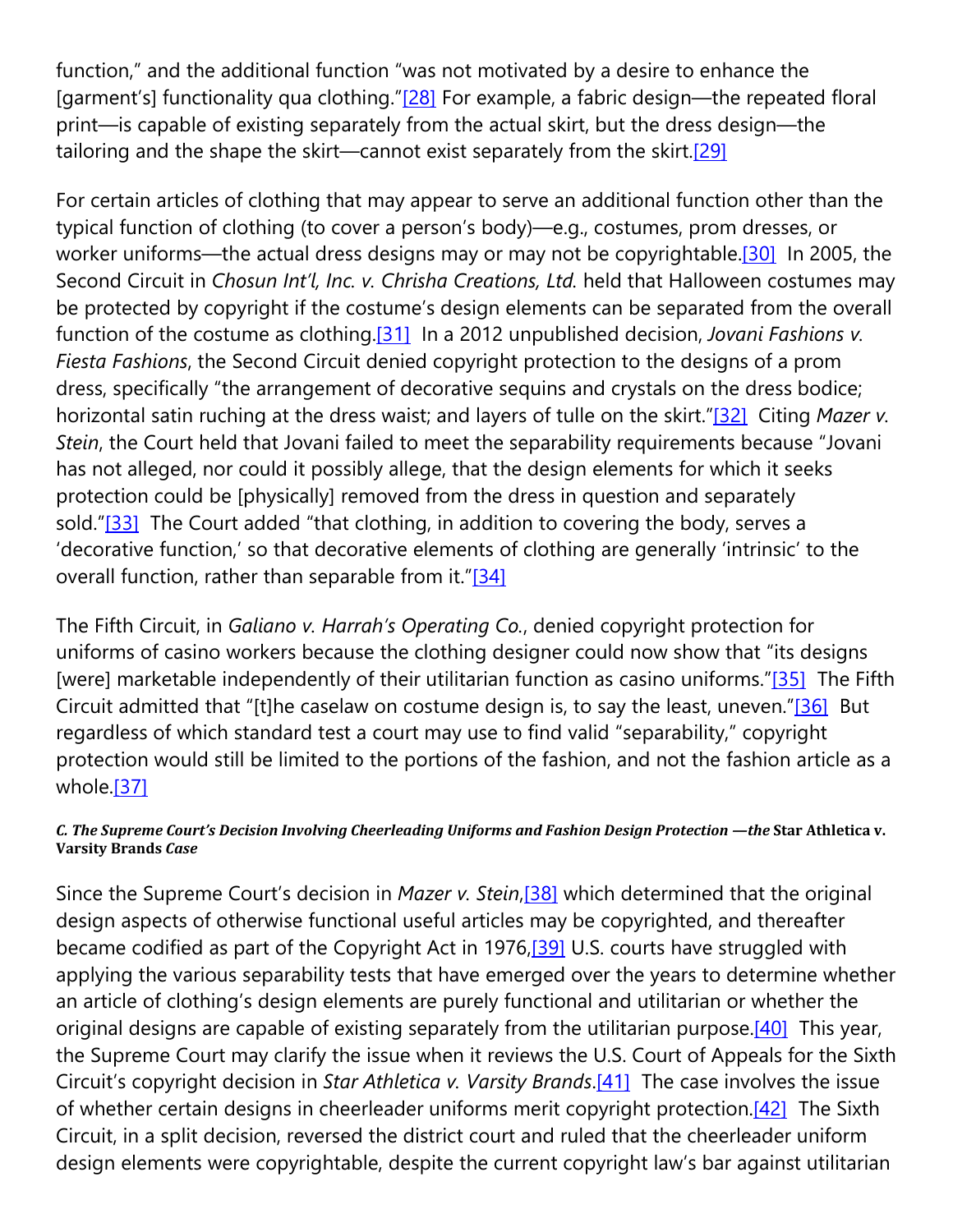items (i.e., articles of clothing)[.\[43\]](https://cardozoaelj.com/2016/12/01/protecting-fashion-comparative-analysis-fashion-design-protection-united-states-europe/#_ftn43) Star Athetlica filed a petitioned for or a writ of certiorari presenting the following two questions:

1) what is the appropriate test to determine when a feature of a useful article is protectable under § 101 of the Copyright Act?; and

2) whether, in determining a copyright registration's validity, a court should give any judicial deference in addition to the statutory deference articulated in 17 U.S.C. § 410(c)[.\[44\]](https://cardozoaelj.com/2016/12/01/protecting-fashion-comparative-analysis-fashion-design-protection-united-states-europe/#_ftn44)

The Supreme Court heard oral arguments on Halloween, October 31, 2016. Legal practitioners, scholars, and the fashion industry alike await the Court's decision that will hopefully settle the debate and clarify the law on copyright protection for fashion designs.

#### *D. Legislative Initiative to Extend Copyright Protection to Fashion Designs—the IDPA*

In an effort to expand copyright protection to fashion articles, a congressional proposal was made in 2012 to amend the Copyright Act's definition of "useful article" to include apparel.<sup>[45]</sup> The most recent proposal is the Innovative Design Protection Act of 2012 (the "IDPA"). $[46]$  The IDPA proposed to grant protection to fashion designs for a period of three years and would prohibit a claim that a fashion design was copied from a protected design if it "(1) is not substantially identical in overall visual appearance to and as to the original elements of a protected design, or (2) is the result of independent creation.["\[47\]](https://cardozoaelj.com/2016/12/01/protecting-fashion-comparative-analysis-fashion-design-protection-united-states-europe/#_ftn47) It also attempted to revise the state infringement remedy by declaring that the design owner can sue for design infringement after the design is made public and after a twenty-one day notice period[.\[48\]](https://cardozoaelj.com/2016/12/01/protecting-fashion-comparative-analysis-fashion-design-protection-united-states-europe/#_ftn48)

The debate continues in the United States on whether extending copyright protection to fashion designs will help or hurt the U.S. fashion industry. The IDPA "has been heralded by [some of] the heads of the fashion industry as a tool that may finally level the playing field in the counterfeit goods and design infringement cases that have been exploding in recent years due to the ease at which individuals are able to steal designs.["\[49\]](https://cardozoaelj.com/2016/12/01/protecting-fashion-comparative-analysis-fashion-design-protection-united-states-europe/#_ftn49) In contrast to the idea that unauthorized copying reduces innovation, some scholars believe that copying actually benefits the U.S. fashion industry.<sup>[50]</sup> According to Kal Raustiala and Christopher Sprigman, "piracy paradoxically benefits designers." $[51]$  This "piracy paradox"—the notion that copying "actually promote[s] innovation and benefit[s] originators" in the U.S. fashion industr[y\[52\]—](https://cardozoaelj.com/2016/12/01/protecting-fashion-comparative-analysis-fashion-design-protection-united-states-europe/#_ftn52)is why the debate continues on in the United States and why no action has been taken. This paradox is also a reason to push forward with the IDPA since it was introduced in 2012[.\[53\]](https://cardozoaelj.com/2016/12/01/protecting-fashion-comparative-analysis-fashion-design-protection-united-states-europe/#_ftn53)

# **II. Fashion Design Protection in Europe: Copyright and Design Rights**

Intellectual property protection is at the heart of most European fashion business models. The industry is "driven by fast-paced innovation embodied in the creation of seasonal collections of new fashion designs.["\[54\]](https://cardozoaelj.com/2016/12/01/protecting-fashion-comparative-analysis-fashion-design-protection-united-states-europe/#_ftn54) Europe remains the center of *haute*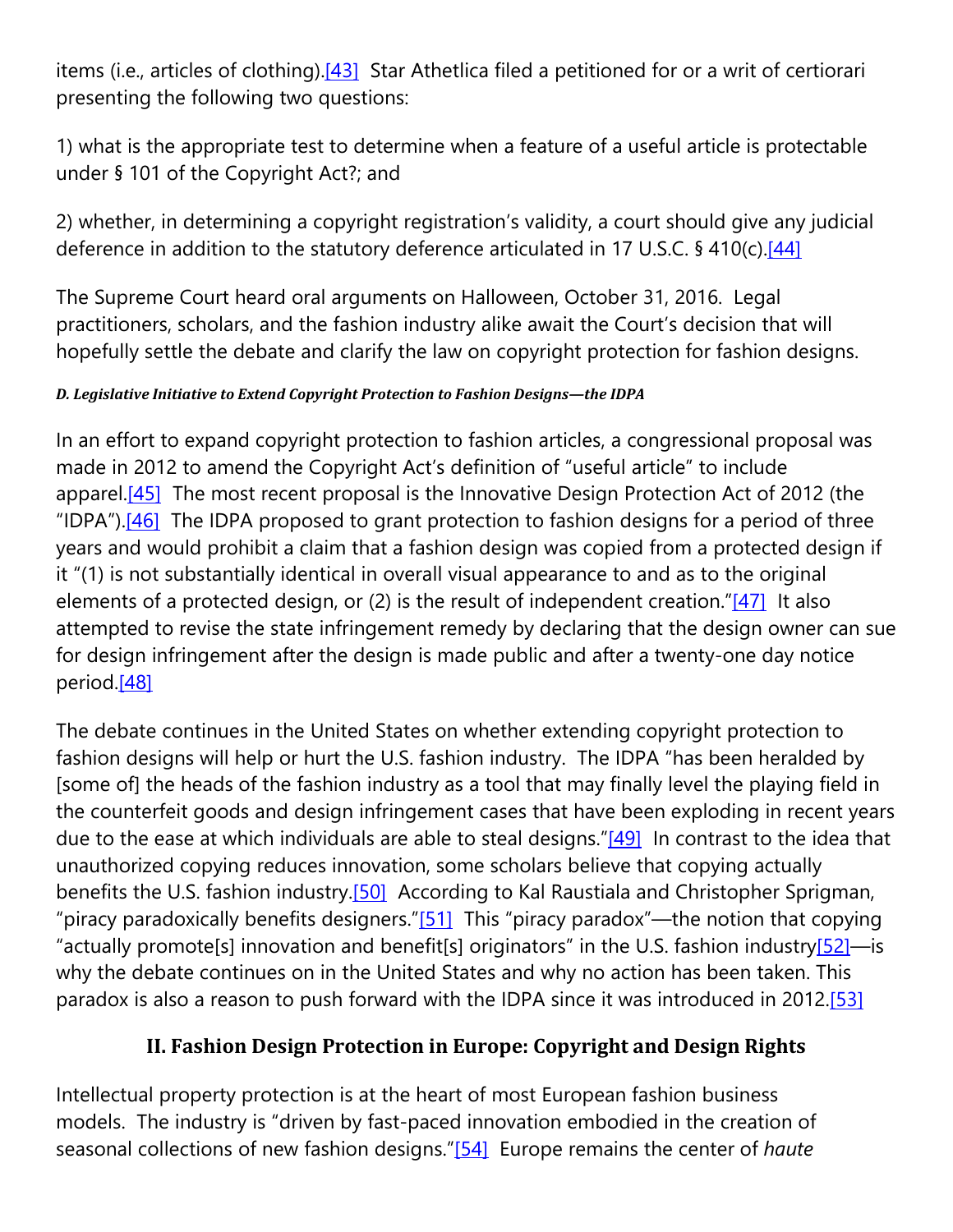*couture*[,\[55\]](https://cardozoaelj.com/2016/12/01/protecting-fashion-comparative-analysis-fashion-design-protection-united-states-europe/#_ftn55) and the protection of fashion designs is a core feature of its cultural identity and legal regimes. In contrast to the United States, in the European Union, fashion products including traditional apparel categories, accessories, and footwear—may be protected under national and European Union design laws and national copyright laws.

#### *A. European Union Design Protection*

The European Union implemented a uniform, EU-wide protection for design rights by first adopting the EU Designs Protection Directive (98/71/EC). The Directive required all Member States (the individual European countries that comprise the European Union) to protect "designs" by registratio[n\[56\]](https://cardozoaelj.com/2016/12/01/protecting-fashion-comparative-analysis-fashion-design-protection-united-states-europe/#_ftn56) and defined design as "the appearance of the whole or a part of a product resulting from the features of . . . the lines, contours, colours, shape, texture . . . or its ornamentation.["\[57\]](https://cardozoaelj.com/2016/12/01/protecting-fashion-comparative-analysis-fashion-design-protection-united-states-europe/#_ftn57) To be valid, the design must be "novel" and possess an "individual character.["\[58\]](https://cardozoaelj.com/2016/12/01/protecting-fashion-comparative-analysis-fashion-design-protection-united-states-europe/#_ftn58) Novelty is determined by whether or not there are identical designs available to the public, and individual character is determined by whether "the overall impression, from an informed user's point of view, is different from other designs available to the public.["\[59\]](https://cardozoaelj.com/2016/12/01/protecting-fashion-comparative-analysis-fashion-design-protection-united-states-europe/#_ftn59)

After its design right directive, the EU enacted EU Regulation 6/2002, (the "EU Regulation"), extending protection of what was then called the Community design right to include both registered and unregistered rights.<sup>[60]</sup> While registered design rights were already provided for under the EU Designs Protection Directive, EU Regulation 6/2002 implemented a new *sui generis* design right for unregistered EU designs[.\[61\]](https://cardozoaelj.com/2016/12/01/protecting-fashion-comparative-analysis-fashion-design-protection-united-states-europe/#_ftn61) Registered and unregistered EU design rights provide different rights; for example, registered rights for the first term are protected five years from the application filing date with a renewal possibility for up to 25 years, whereas unregistered designs are only protected for three years from the date which the design was first made available to the public within the European Union and cannot be extended[.\[62\]](https://cardozoaelj.com/2016/12/01/protecting-fashion-comparative-analysis-fashion-design-protection-united-states-europe/#_ftn62) However, unregistered design rights are good for protecting "short-life products (e.g., products within the fashion industry)," because the registration process may be long and costly.<sup>[63]</sup>

A decision celebrated by fashion design rights holders is *Karen Millen v. Dunnes Stores*[.\[64\]](https://cardozoaelj.com/2016/12/01/protecting-fashion-comparative-analysis-fashion-design-protection-united-states-europe/#_ftn64) In January 2007, the popular British brand Karen Millen filed an action against Dunnes Stores based on an unregistered EU design rights on its clothing, and began proceedings for injunctions and damages in the Irish High Court. Dunnes Stores appealed and the Supreme Court referred two questions to the CJEU, which ultimately lead to the determinations that 1) for the purposes of individual character, the overall impression a design produces on a user must be different from that produced by a design or designs taken *individually* as opposed to an amalgam of features handpicked from several pre-existing designs and 2) that the right holder does not need to prove the individual character of the unregistered EU Design in the infringement action; the right holder merely needs to indicate the features that bring about the individual character in the design.<sup>[65]</sup>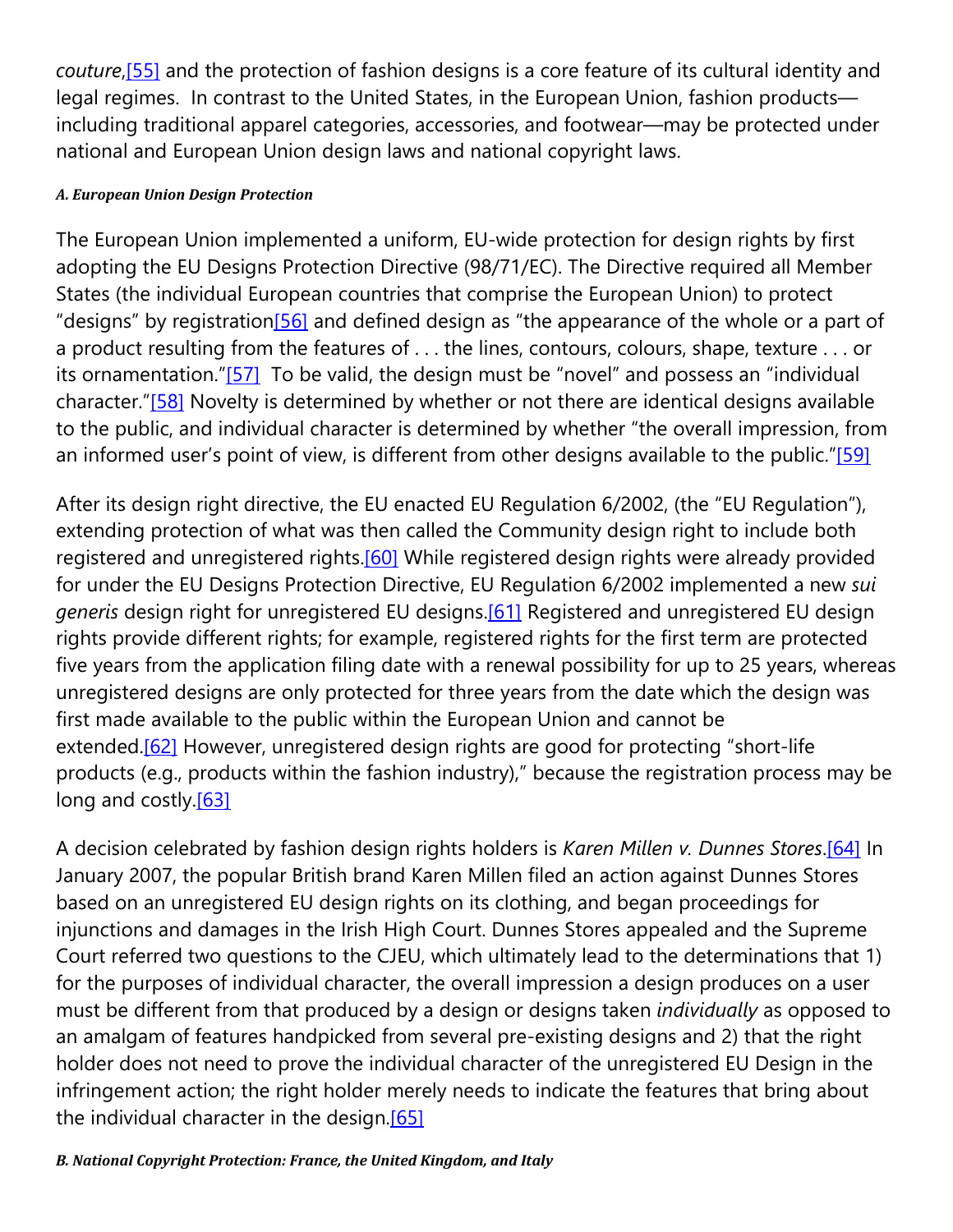EU design rights can also be protected under national copyright laws, but the conditions to obtaining copyright protection, including the level of originality required, are determined by each Member State[.\[66\]](https://cardozoaelj.com/2016/12/01/protecting-fashion-comparative-analysis-fashion-design-protection-united-states-europe/#_ftn66) As the home to some of the most prominent *haute couture* fashion houses, France's copyright system has historically protected fashion designs[.\[67\]](https://cardozoaelj.com/2016/12/01/protecting-fashion-comparative-analysis-fashion-design-protection-united-states-europe/#_ftn67) The French Intellectual Property Code (the "IPC") protects original works of the mind under Article L 112- 1,<sup>[68]</sup> including those that "reflect the personality of their author" and expressly lists "the creations of the seasonal industries of dress and articles of" as a protected work of the mind in Article L 112-2.<sup>[69]</sup> The challenge faced by design owners is showing the original character of their designs, because fashion designs usually follow the current trends and therefore may lack originality.<sup>[70]</sup> The design is granted protection on the date of creation, regardless of registration.<sup>[71]</sup> The French courts tend to adhere more strictly to the originality requirement for designs and typically will deny copyright protection over a design that could be considered commonplace[.\[72\]](https://cardozoaelj.com/2016/12/01/protecting-fashion-comparative-analysis-fashion-design-protection-united-states-europe/#_ftn72) New fashion designs in France can be protected not only under national copyright, but also under the EU *sui generis* design rights as discussed above[.\[73\]](https://cardozoaelj.com/2016/12/01/protecting-fashion-comparative-analysis-fashion-design-protection-united-states-europe/#_ftn73)

Like France, Italy protects fashion designs under its national copyright system. The Italian Copyright Law (the "LDA") protects "works of the mind having a creative character and belonging to literature, music, figurative arts, architecture, theater or cinematography, whatever their mode or form of expression, shall be protected in accordance with this Law," and "[i]n particular, protection shall extend to . . . industrial design works that have creative character or inherent artistic character.["\[74\]](https://cardozoaelj.com/2016/12/01/protecting-fashion-comparative-analysis-fashion-design-protection-united-states-europe/#_ftn74) Copyright protection does not depend on registration; under the LDA, fashion designers can seek an ex parte interim injunction to seize any copy of their designs that have creative and artistic value from the Italian courts and then ask for a permanent injunction and damages for unregistered works[.\[75\]](https://cardozoaelj.com/2016/12/01/protecting-fashion-comparative-analysis-fashion-design-protection-united-states-europe/#_ftn75) A designer's copyright lasts the life of the designer plus seventy years after the designer's death.<sup>[76]</sup> Fashion designs can also be protected under Italian national design protection and European design protection[,\[77\]](https://cardozoaelj.com/2016/12/01/protecting-fashion-comparative-analysis-fashion-design-protection-united-states-europe/#_ftn77) as the Italian Industrial Property Code ("CPI") protects designs that are registered with the Italian Patent and Trademark Office ("IPTO") and any applicable international design registrations.<sup>[78]</sup>

In the United Kingdom, copyright law is governed under the Copyright, Designs, and Patents Act of 1988 ("CDPA"). Original "artistic works" obtain automatic copyright protection in the United Kingdom[.\[79\]](https://cardozoaelj.com/2016/12/01/protecting-fashion-comparative-analysis-fashion-design-protection-united-states-europe/#_ftn79) "Artistic works" are defined under the CDPA as "a graphic work, photograph, sculpture, or collage, irrespective of artistic quality, a work of architecture being a building or a model for a building, or works of artistic craftsmanship.["\[80\]](https://cardozoaelj.com/2016/12/01/protecting-fashion-comparative-analysis-fashion-design-protection-united-states-europe/#_ftn80) Fashion designs fall under the category of "works of artistic craftsmanship." However, case law demonstrates that there is a high threshold to show that a work is of artistic craftsmanship, making it difficult to assert fashion design protection under copyright.<sup>[81]</sup> Under the CDPA, if a work is considered "commonplace in the design field in question at the time of its creation," it is not "original" for the purpose of the design right.<sup>[82]</sup>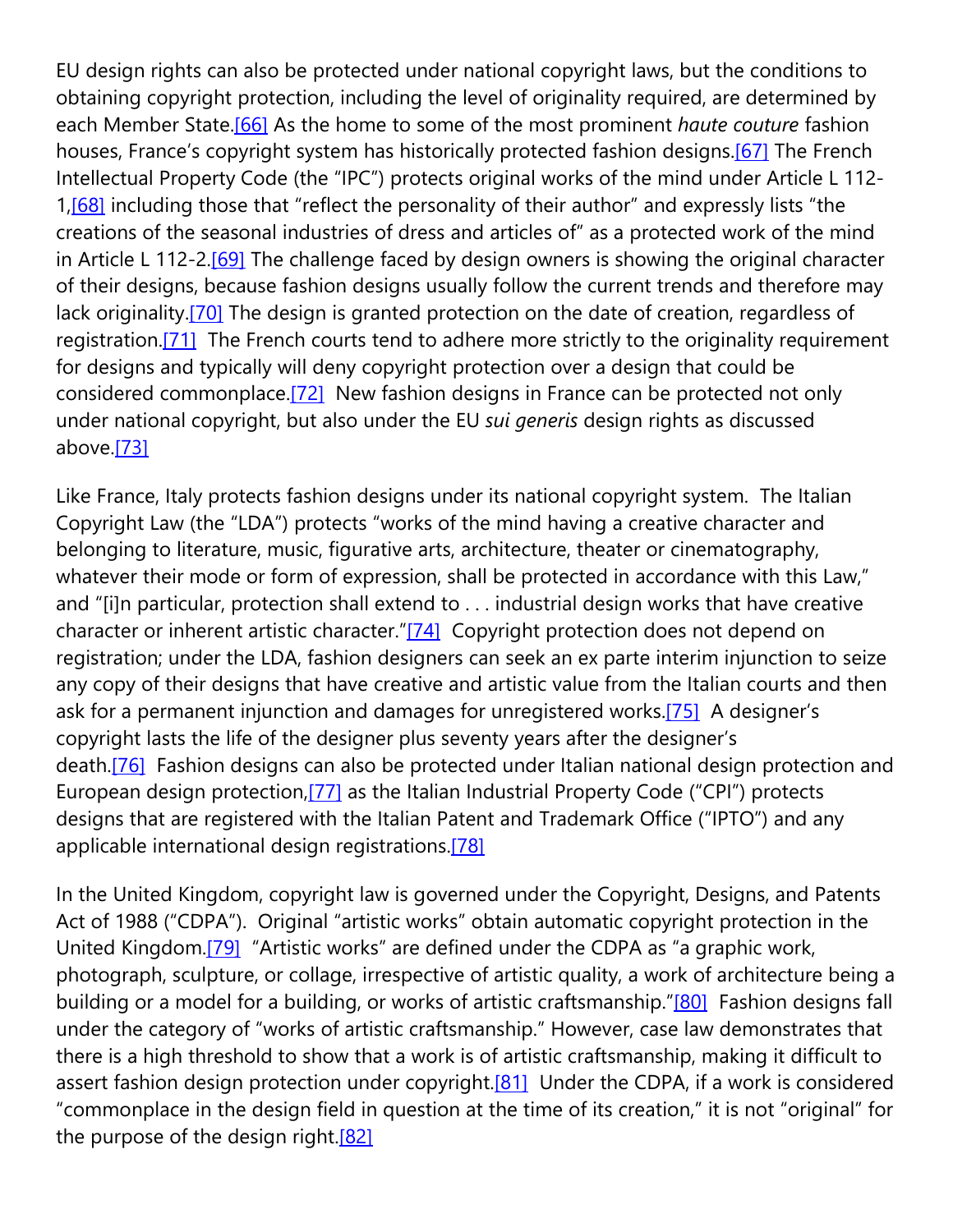The copyright protections granted under the national laws of France, Italy, and U.K. nare separate and distinct from the *sui generis* design rights designated under the EU Regulation 6/2002 and EU Designs Protection Directive (98/71/EC). Therefore, dual protection (copyright and design protection) over a fashion design may sometimes confuse courts and cause them to conflate the novelty requirement for design protection with the originality requirement for copyrights. For example, the Paris Court of Appeals held that a shoe model was original (in favor of the copyright protections) but also novel and possessing individual character (relating to the design protection requirements) because no identical model was disclosed to the public and the overall impression it imposed upon the consumer was different from the other models disclosed to the public.<sup>[83]</sup> There is an effort to distinguish copyright and design rights. Thus, it may be possible for a fashion creation to be denied copyright protection but granted design protection in France. This was illustrated by a recent French Supreme Court decision, which rejected the protection of a shoe because it had the same characteristics as a preexisting model, but upheld the design rights because the models were not identical[.\[84\]](https://cardozoaelj.com/2016/12/01/protecting-fashion-comparative-analysis-fashion-design-protection-united-states-europe/#_ftn84)

### **Conclusion**

Fashion designers and companies must be cognizant of the differences in the fashion design intellectual property protections in the United States versus those in the European Union. In the United States, fashion designs, may be afforded minimal protection under trademark and patent law, and currently dress designs are not protected under copyright. Despite the recent congressional proposals to amend the Copyright Act to include apparel as a copyrightable work,<sup>[85]</sup> the U.S. fashion industry is a unique business that many believe actually benefits from rapid widespread copying, and therefore, extending copyright protection to fashion articles may be unlikely to occur anytime soon.

In contrast, the European Union and some of its Member States offer broader intellectual property protections for fashion designers, which reflects upon Europe's reputation as the fashion hub and noted region for *haute couture* fashion houses[.\[86\]](https://cardozoaelj.com/2016/12/01/protecting-fashion-comparative-analysis-fashion-design-protection-united-states-europe/#_ftn86) Designers in the EU may have two main sources of intellectual property protection for fashion designs: copyright protection and EU design rights. $[87]$  While a designer may choose to protect his or her designs under only one regime, cumulative protection is possible. However, both designers and even the courts of the EU Member States must be careful to recognize the difference between copyright and design protections and not conflate copyright's "originality" requirements with the design right's "novelty" and "individual character" requirements. Overall, the intellectual property protections available for fashion designs vary dramatically between the United States and Europe. Whether the United States will continue to bar fashion designs under copyright or bridge the gap and follow Europe's generally fashion-friendly copyright laws may be soon determined by the Court.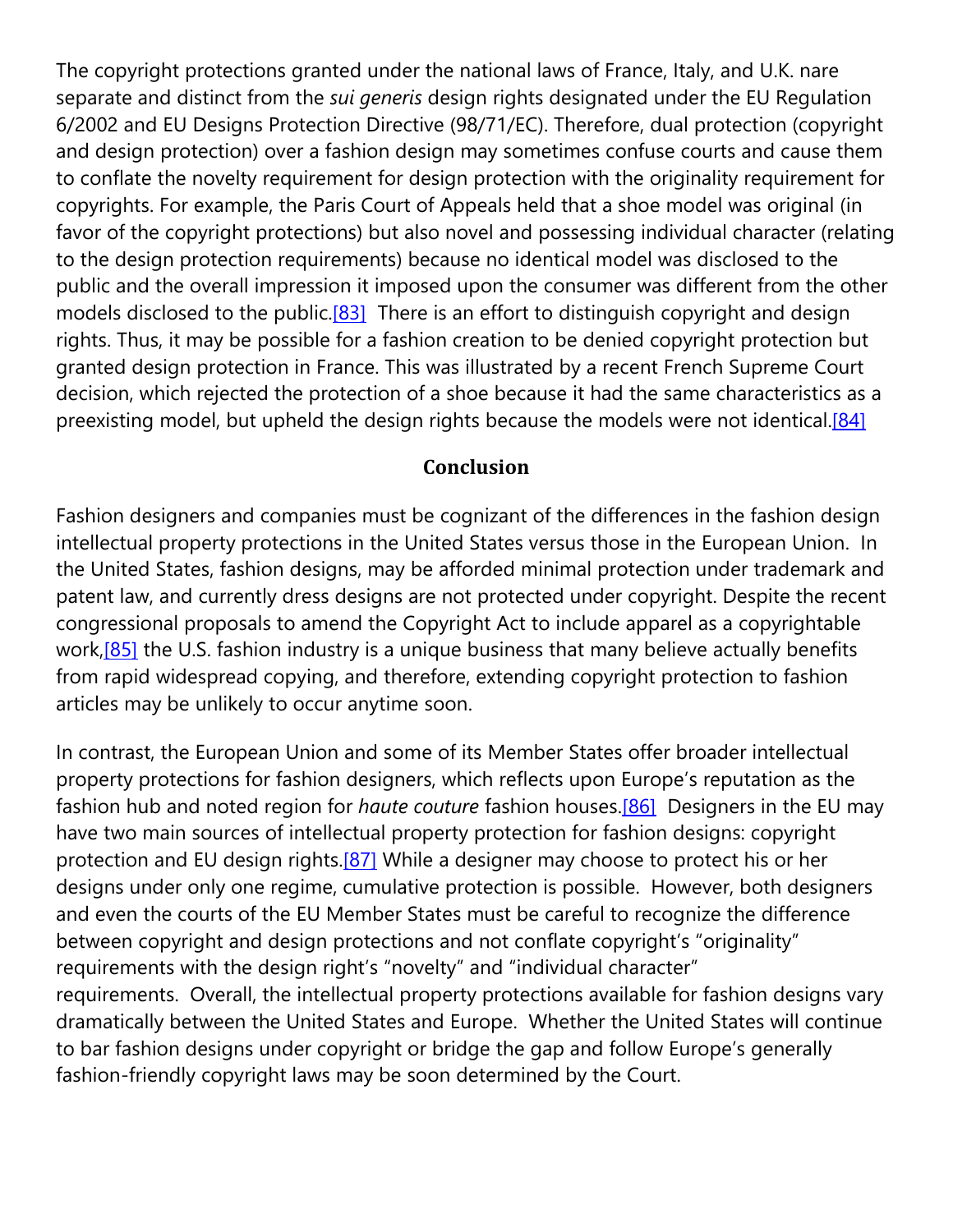*Francesca Montalvo Witzburg* is an Associate at Dentons in the New York office. She graduated *cum laude* from Villanova University, where she received a dual degree in History and the Spanish Language. She earned her J.D. at the Benjamin N. Cardozo School of Law, with a concentration in Intellectual Property, Entertainment & Media Law. At Cardozo, she was the Editor-in-Chief of the *Cardozo Arts & Entertainment Law Journal* (AELJ), the Vice President of the Cardozo Intellectual Property Law Society (IPLS), and recipient of the Jacob Burns Medal for outstanding contributions to the law school.

[\[1\]](https://cardozoaelj.com/2016/12/01/protecting-fashion-comparative-analysis-fashion-design-protection-united-states-europe/#_ftnref1) Statistica.com, *Facts on the Apparel market in the U.S.*, *https://www.statista.com/topics/965/apparel-market-in-the-us/* (last visited Sept. 21, 2016).

[\[2\]](https://cardozoaelj.com/2016/12/01/protecting-fashion-comparative-analysis-fashion-design-protection-united-states-europe/#_ftnref2) Prominent museums have devoted their halls to fashion exhibits, such as the t the Metropolitan Museum of Art's Alexander McQueen exhibit, "Savage Beauty," and the Met's Punk: Chaos to Couture exhibit. Fashion exhibits such as these illustrate the artistic significance behind fashion. *See Alexander McQueen: Savage Beauty*, The Metropolitan Museum of Art, http://blog.metmuseum.org/alexandermcqueen/ (last visited Oct. 4, 2016); *see also PUNK: Chaos to Couture*, The Metropolitan Museum of Art, http://www.metmuseum.org/en/exhibitions/listings/2013/punk (last visited Oct. 4, 2016).

[\[3\]](https://cardozoaelj.com/2016/12/01/protecting-fashion-comparative-analysis-fashion-design-protection-united-states-europe/#_ftnref3) "The Burberry plaid provides an example—the plaid is a registered trademark, which the company incorporates into many of its products." Lisa J. Hedrick, *Tearing Fashion Design Protection Apart at the Seams*, 65 Wash. & Lee L. Rev. 215, 226 (2008).

[\[4\]](https://cardozoaelj.com/2016/12/01/protecting-fashion-comparative-analysis-fashion-design-protection-united-states-europe/#_ftnref4) Michael P. Ryan, *Introduction: Intellectual Property And The Creative And Innovative Economy*, USPTO, http://www.uspto.gov/ip/events/uspto\_mena\_booket\_introduction.pdf (last visited Oct. 4, 2016).

[\[5\]](https://cardozoaelj.com/2016/12/01/protecting-fashion-comparative-analysis-fashion-design-protection-united-states-europe/#_ftnref5) *Trade Dress,* International Trademark Association, Fact Sheets: Types of Protection http://www.inta.org/TrademarkBasics/FactSheets/Pages/Trade-Dress.aspx.

[\[6\]](https://cardozoaelj.com/2016/12/01/protecting-fashion-comparative-analysis-fashion-design-protection-united-states-europe/#_ftnref6) *Id.* ("Trade dress can consist of such elements as size, shape, color and texture, to the extent that such elements are not functional."). *See also* Michelle Mancino Marsh & Natasha Sardesai-Grant, *Safe Protection/Safe Inspiration: An Introduction to Intellectual Property Law for Fashion Designs*, 2012 Emerging Issues 6821 (Dec. 12, 2012).

[\[7\]](https://cardozoaelj.com/2016/12/01/protecting-fashion-comparative-analysis-fashion-design-protection-united-states-europe/#_ftnref7) *Id.*

[\[8\]](https://cardozoaelj.com/2016/12/01/protecting-fashion-comparative-analysis-fashion-design-protection-united-states-europe/#_ftnref8) *Id.*

[\[9\]](https://cardozoaelj.com/2016/12/01/protecting-fashion-comparative-analysis-fashion-design-protection-united-states-europe/#_ftnref9) *See* TMEP Section 1202.19.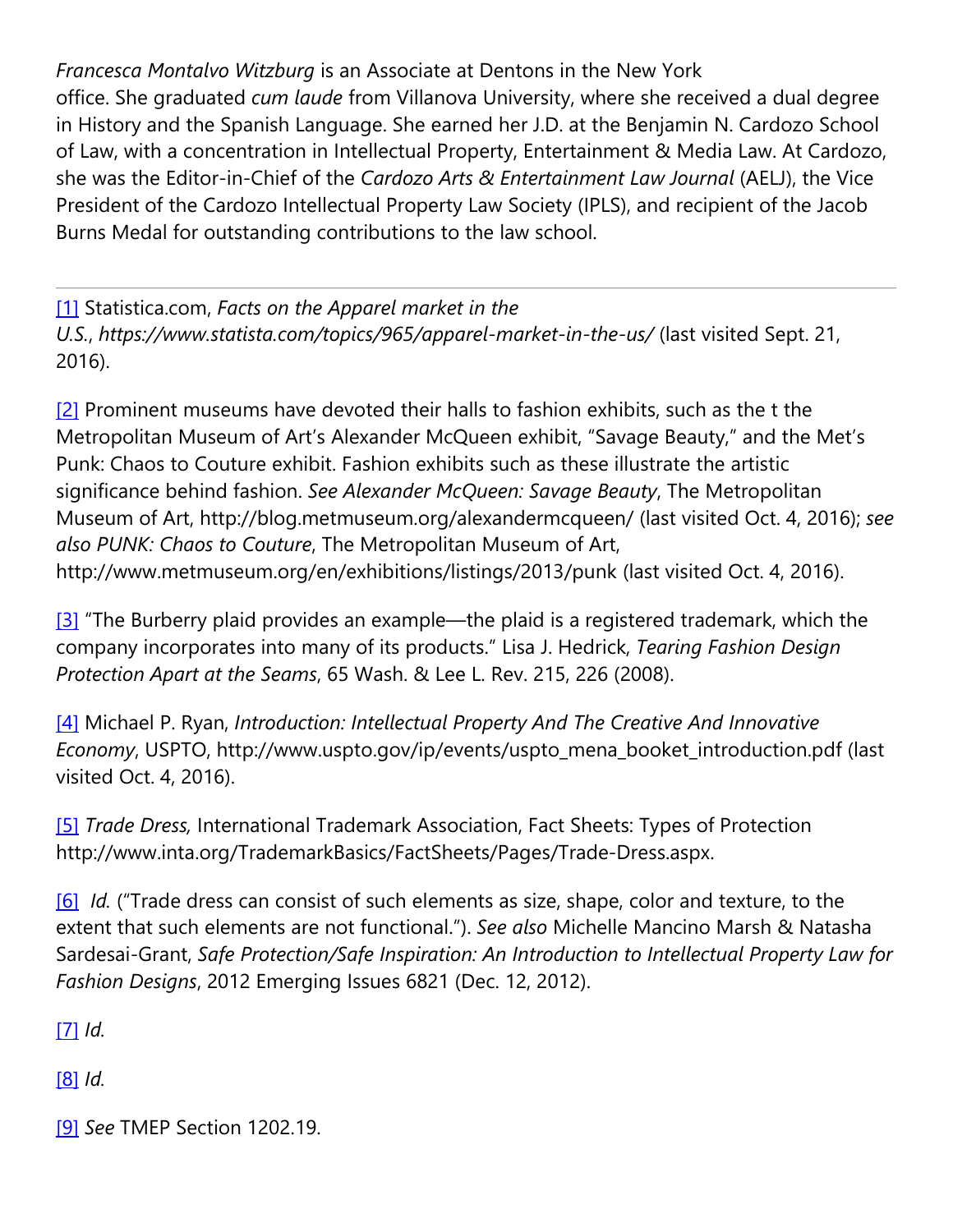# [\[10\]](https://cardozoaelj.com/2016/12/01/protecting-fashion-comparative-analysis-fashion-design-protection-united-states-europe/#_ftnref10) *Id.*

[\[11\]](https://cardozoaelj.com/2016/12/01/protecting-fashion-comparative-analysis-fashion-design-protection-united-states-europe/#_ftnref11) *Id.* Companies like Forever 21 frequently copy the designs and popular fashion trends from other designers. *See* Jenna Sauers, *How Forever 21 Keeps Getting Away With Designer Knockoffs*, (July 20, 2011 4:20 P.M.) http://jezebel.com/5822762/how-forever-21-keepsgetting-away-with-designer-knockoffs.

[\[12\]](https://cardozoaelj.com/2016/12/01/protecting-fashion-comparative-analysis-fashion-design-protection-united-states-europe/#_ftnref12) Some iconic fashion design patents are Bottega Veneta's "Veneta" Handbag, U.S. Patent No. D657,952 and Jimmy Choo's "With a Twist," U.S. Patent No. D529,264. Marsh & Sardesai-Grant, *supra* note 5.

[\[13\]](https://cardozoaelj.com/2016/12/01/protecting-fashion-comparative-analysis-fashion-design-protection-united-states-europe/#_ftnref13) 35 U.S.C.A. § 171 (West 2012). This section lists various types of works that would be considered "works of authorship" for the purpose of this section, and apparel is not listed: (1) literary works; (2) musical works, including any accompanying words; (3) dramatic works, including any accompanying music; (4) pantomimes and choreographic works; (5) pictorial, graphic, and sculptural works; (6) motion pictures and other audiovisual works; (7) sound recordings; and (8) architectural works. *Id*.

[\[14\]](https://cardozoaelj.com/2016/12/01/protecting-fashion-comparative-analysis-fashion-design-protection-united-states-europe/#_ftnref14) See Elizabeth Ferrill and Tina Tanhehco, Protecting the Material World: The Role of Design Patents in the Fashion Industry,

http://scholarship.law.unc.edu/cgi/viewcontent.cgi?article=1184&context=ncjolt Gene Quinn, *Design Patents: The Under Utilized and Overlooked Patent*, September 10, 2016, [http://www.ipwatchdog.com/2016/09/10/design-patents/id=72714/.](http://www.ipwatchdog.com/2016/09/10/design-patents/id=72714/)

[\[15\]](https://cardozoaelj.com/2016/12/01/protecting-fashion-comparative-analysis-fashion-design-protection-united-states-europe/#_ftnref15) Kal Raustiala & Christopher Sprigman, *The Piracy Paradox: Innovation and Intellectual Property in Fashion Design*, 92 Va. L. Rev. 1687, 1704, available at (2006)).http://www.virginialawreview.org/sites/virginialawreview.org/files/1687.pdf .

[\[16\]](https://cardozoaelj.com/2016/12/01/protecting-fashion-comparative-analysis-fashion-design-protection-united-states-europe/#_ftnref16) *See id*. Hedrick, *supra* note 10 at 223 (citing *id*.).

[\[17\]](https://cardozoaelj.com/2016/12/01/protecting-fashion-comparative-analysis-fashion-design-protection-united-states-europe/#_ftnref17) 17 U.S.C.A. § 102 (West 2016)

[\[18\]](https://cardozoaelj.com/2016/12/01/protecting-fashion-comparative-analysis-fashion-design-protection-united-states-europe/#_ftnref18) *Feist Publications, Inc. v. Rural Tel. Serv. Co., Inc.*, 499 U.S. 340, 345, (1991) (citing 1 M. Nimmer & D. Nimmer, Nimmer on Copyright §§ 2.01[A], [B] (1990)).

[\[19\]](https://cardozoaelj.com/2016/12/01/protecting-fashion-comparative-analysis-fashion-design-protection-united-states-europe/#_ftnref19) Hedrick, *supra* note 10 at 228.

[\[20\]](https://cardozoaelj.com/2016/12/01/protecting-fashion-comparative-analysis-fashion-design-protection-united-states-europe/#_ftnref20) Nimmer on Copyright, *supra* note 15, at § 2.08 [H]

[\[21\]](https://cardozoaelj.com/2016/12/01/protecting-fashion-comparative-analysis-fashion-design-protection-united-states-europe/#_ftnref21) *Id.*

[\[22\]](https://cardozoaelj.com/2016/12/01/protecting-fashion-comparative-analysis-fashion-design-protection-united-states-europe/#_ftnref22) *Id.* (citing *Peter Pan Fabrics, Inc. v. Brenda Fabrics, Inc.*, 169 F. Supp. 142 (S.D.N.Y. 1959); *Peter Pan Fabrics, Inc. v. Acadia Co.*, 173 F. Supp. 292 (S.D.N.Y. 1959), aff'd, 274 F.2d 487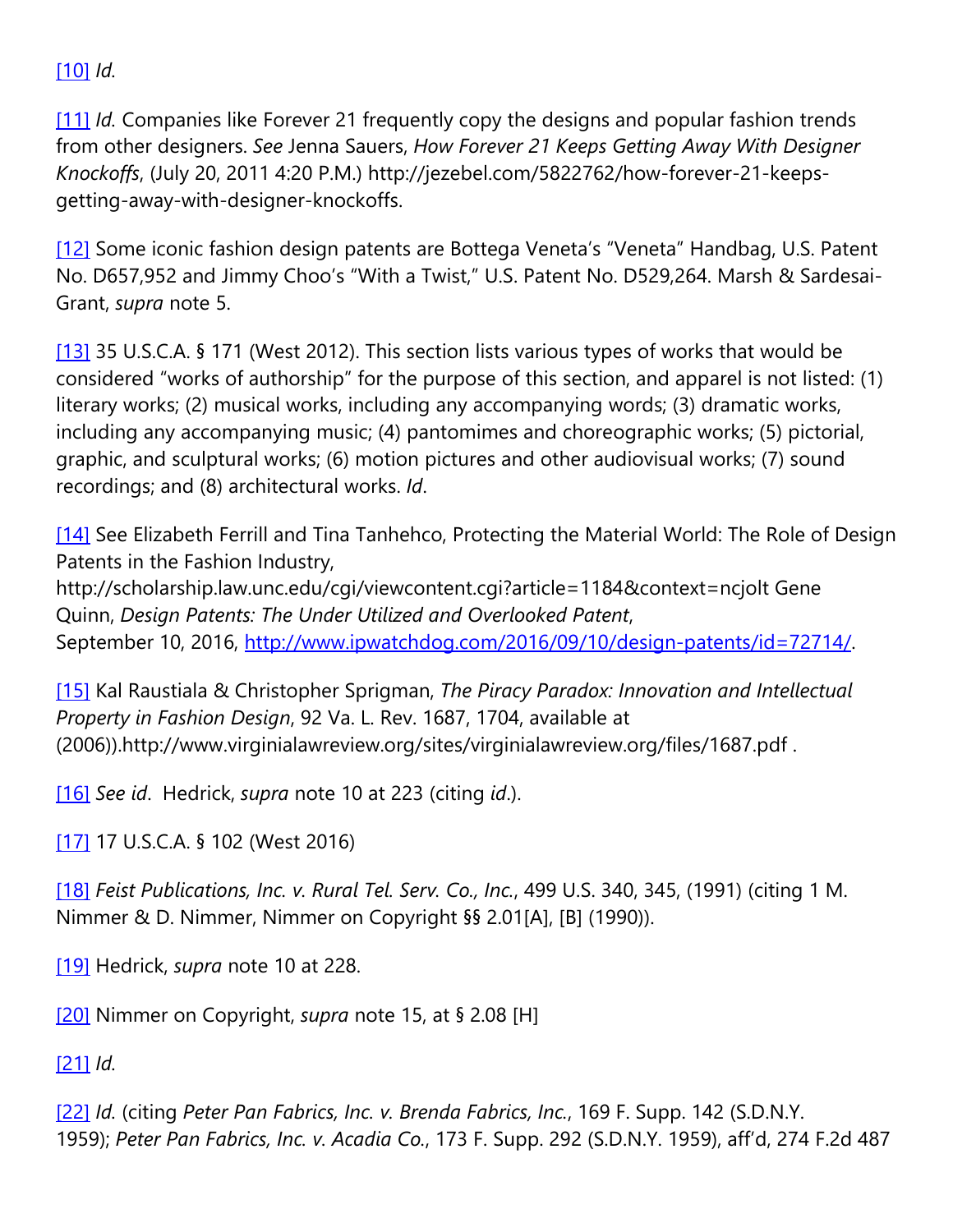(2d Cir. 1960); *Peter Pan Fabrics, Inc. v. Candy Frocks, Inc.*, 187 F. Supp. 334 (S.D.N.Y. 1960); *Spectravest, Inc. v. Mervyn's, Inc.*, 673 F. Supp. 1486 (N.D. Cal. 1987)).

[\[23\]](https://cardozoaelj.com/2016/12/01/protecting-fashion-comparative-analysis-fashion-design-protection-united-states-europe/#_ftnref23) Nimmer on Copyright, *supra* note 15, at § 2.08(H).

[\[24\]](https://cardozoaelj.com/2016/12/01/protecting-fashion-comparative-analysis-fashion-design-protection-united-states-europe/#_ftnref24) 17 U.S.C. § 101 (West 2010). However, Professor Nimmer believes that not all clothing has an intrinsic utilitarian function, but rather some clothing items may be "intended to portray the appearance of the article" and offers men's ties as a possible example. Nimmer on Copyright, *supra* note 15, at §2.08(H) (citing *Nimmer on Freedom of Speech,* § 3.06(E)(3)).

[\[25\]](https://cardozoaelj.com/2016/12/01/protecting-fashion-comparative-analysis-fashion-design-protection-united-states-europe/#_ftnref25) *See* 17 U.S.C. § 101.

[\[26\]](https://cardozoaelj.com/2016/12/01/protecting-fashion-comparative-analysis-fashion-design-protection-united-states-europe/#_ftnref26) *See* Jovani Fashions, Ltd. v. Fiesta Fashions, No. 12-598-cv, 2012 WL 4856412 at \*1 (2d Cir. Oct. 15, 2012) (citing Chosun Int'l, Inc. v. Chrisha Creations, Ltd. 413 F.3d 324 (2d Cir. 2005) ("We have construed 17 U.S.C. § 101 to afford protection to design elements of clothing only when those elements, individually or together, are separable—'physically or conceptually' from the garment itself.")).

[\[27\]](https://cardozoaelj.com/2016/12/01/protecting-fashion-comparative-analysis-fashion-design-protection-united-states-europe/#_ftnref27) *Chosun*, 413 F.3d 324, at 329.

[\[28\]](https://cardozoaelj.com/2016/12/01/protecting-fashion-comparative-analysis-fashion-design-protection-united-states-europe/#_ftnref28) *Id.*

[\[29\]](https://cardozoaelj.com/2016/12/01/protecting-fashion-comparative-analysis-fashion-design-protection-united-states-europe/#_ftnref29) *See* Nimmer on Copyright, *supra* note 15, at § 2.08(H).

[\[30\]](https://cardozoaelj.com/2016/12/01/protecting-fashion-comparative-analysis-fashion-design-protection-united-states-europe/#_ftnref30) *See Chosun*, 413 F.3d 324 at •326 (stating that costumes may be copyrightable); *but see Jovani Fashions, Ltd. v. Fiesta Fashions*, No. 12-598-cv, 2012 WL 4856412 (2d Cir. Oct. 15, 2012) (explaining that Jovani did not have a plausible copyright claim because the aesthetic and functional features of the prom dress are inseparable); *see also* Galiano v. Harrah's Operating Co., 416 F.3d 411 (5th Cir. 2005) ("[D]esigns were not copyrightable absent showing that they were marketable independently of their utilitarian function as casino uniforms.").

[\[31\]](https://cardozoaelj.com/2016/12/01/protecting-fashion-comparative-analysis-fashion-design-protection-united-states-europe/#_ftnref31) 413 F.3d 324 (2d Cir. 2005).

[\[32\]](https://cardozoaelj.com/2016/12/01/protecting-fashion-comparative-analysis-fashion-design-protection-united-states-europe/#_ftnref32) *Jovani* Fashions, No. 12-598-cv, 2012 WL 4856412 at \*1.

[\[33\]](https://cardozoaelj.com/2016/12/01/protecting-fashion-comparative-analysis-fashion-design-protection-united-states-europe/#_ftnref33) *Id*. (citing *Mazer v. Stein,* 347 U.S. 201 (1954)).

[\[34\]](https://cardozoaelj.com/2016/12/01/protecting-fashion-comparative-analysis-fashion-design-protection-united-states-europe/#_ftnref34) *Id. See also* Sheppard Mullin Richter Hampton LLP- Los Angeles Office, *Jovani Fashion, Ltd. v. Fiesta Fashions: Second Circuit Finds Dress Designer's Copyright Claim Weak at the Seams*, Martindale.com (Dec. 3, 2012), http://www.martindale.com/intellectual-propertylaw/article\_Sheppard-Mullin-Richter-Hampton-LLP\_1635964.htm (citing *Jovani*).

[\[35\]](https://cardozoaelj.com/2016/12/01/protecting-fashion-comparative-analysis-fashion-design-protection-united-states-europe/#_ftnref35) *Galiano v. Harrah's Operating Co., Inc.*, 416 F.3d 411, 422 (5th Cir. 2005).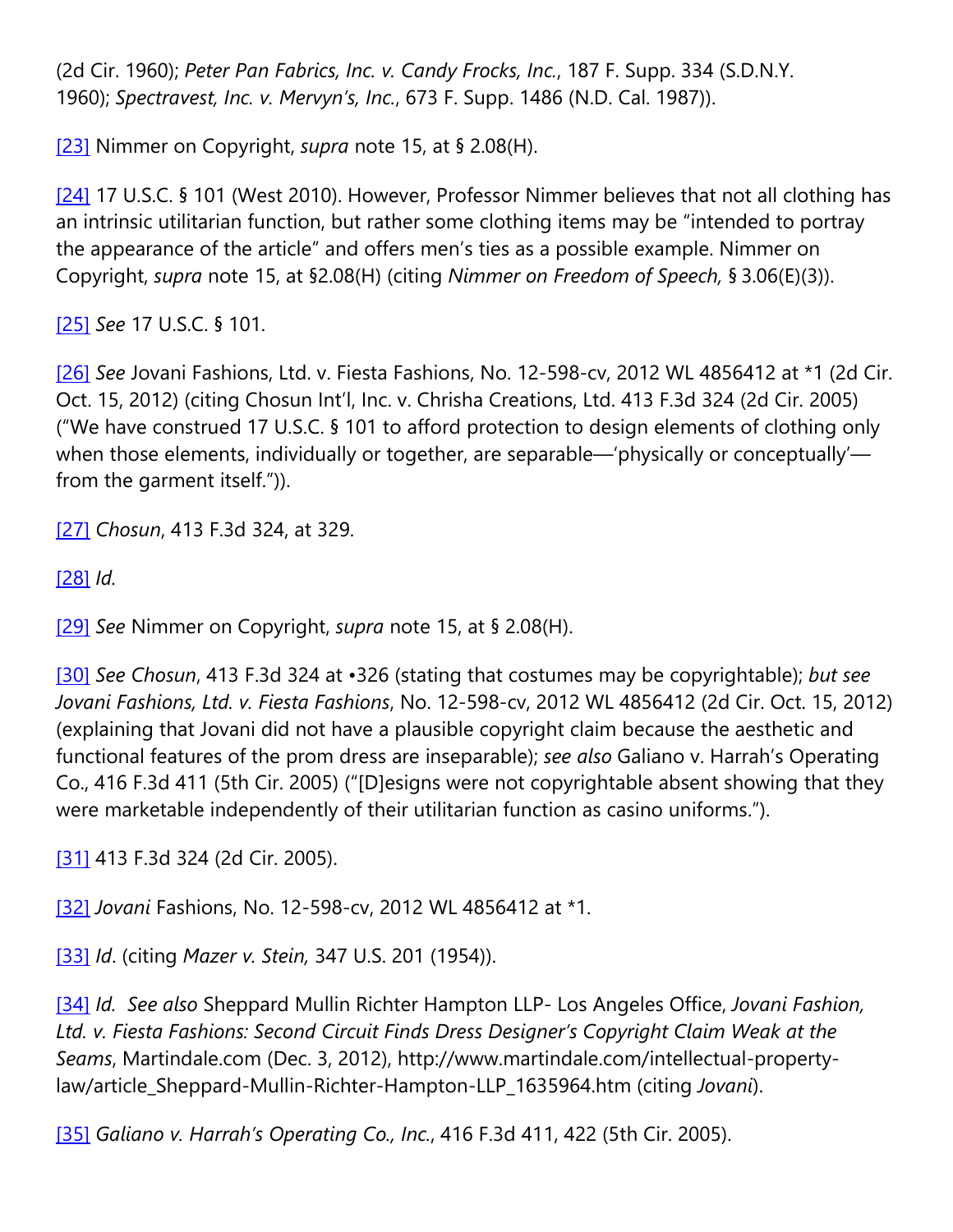[\[36\]](https://cardozoaelj.com/2016/12/01/protecting-fashion-comparative-analysis-fashion-design-protection-united-states-europe/#_ftnref36) *Id.* at 420.

[\[37\]](https://cardozoaelj.com/2016/12/01/protecting-fashion-comparative-analysis-fashion-design-protection-united-states-europe/#_ftnref37) *See* Hedrick *supra* note 10, at 229-232 (citations omitted).

[\[38\]](https://cardozoaelj.com/2016/12/01/protecting-fashion-comparative-analysis-fashion-design-protection-united-states-europe/#_ftnref38) Mazer v. Stein, 347 U.S. 201 (1954).

[\[39\]](https://cardozoaelj.com/2016/12/01/protecting-fashion-comparative-analysis-fashion-design-protection-united-states-europe/#_ftnref39) Copyright Act of 1976, Pub. L. No. 94-553, 90 Stat. 2541 (Oct. 19, 1976).

[\[40\]](https://cardozoaelj.com/2016/12/01/protecting-fashion-comparative-analysis-fashion-design-protection-united-states-europe/#_ftnref40) *See generally*, Brief of Amicus Curiae New York Intellectual Property Law Association in Support of Neither Party, *Star Athletica, LLC v. Varsity Brands*, 136 S.Ct. 1823 (2016) (No. 15- 866), http://www.scotusblog.com/wp-content/uploads/2016/07/15- 866\_amicus\_np\_new\_york\_intellectual\_property\_law\_association.pdf.

[\[41\]](https://cardozoaelj.com/2016/12/01/protecting-fashion-comparative-analysis-fashion-design-protection-united-states-europe/#_ftnref41) *Id. See* Varsity Brands, Inc. v. Star Athletica, LLC, 799 F.3d 468 (6th Cir. 2015), *cert. granted*, 136 S.Ct. 1823 (2016) (No. 15-866).

[\[42\]](https://cardozoaelj.com/2016/12/01/protecting-fashion-comparative-analysis-fashion-design-protection-united-states-europe/#_ftnref42) *Id.*

[\[43\]](https://cardozoaelj.com/2016/12/01/protecting-fashion-comparative-analysis-fashion-design-protection-united-states-europe/#_ftnref43) *Id.*

[\[44\]](https://cardozoaelj.com/2016/12/01/protecting-fashion-comparative-analysis-fashion-design-protection-united-states-europe/#_ftnref44) *See* Varsity Brands, 799 F.3d 468 (6th Cir. 2015), *petition for cert. filed*, 2016 WL 94219 (U.S. Jan. 5, 2016) (15-866), http://www.scotusblog.com/wp-content/uploads/2016/05/SACP.pdf.

[\[45\]](https://cardozoaelj.com/2016/12/01/protecting-fashion-comparative-analysis-fashion-design-protection-united-states-europe/#_ftnref45) *See* Innovative Design Protection Act of 2012, S. 3523, 112th Cong. (2012).

[\[46\]](https://cardozoaelj.com/2016/12/01/protecting-fashion-comparative-analysis-fashion-design-protection-united-states-europe/#_ftnref46) *Id.* The IDPA was reintroduced from its predecessor bill, the Innovative Design Protection and Piracy Prevention Act (the "IDPPPA"), H.R.2511.

[\[47\]](https://cardozoaelj.com/2016/12/01/protecting-fashion-comparative-analysis-fashion-design-protection-united-states-europe/#_ftnref47) Innovative Design Protection Act of 2012, S. 3523, 112th Cong. (2012).

[\[48\]](https://cardozoaelj.com/2016/12/01/protecting-fashion-comparative-analysis-fashion-design-protection-united-states-europe/#_ftnref48) *Id.*

[\[49\]](https://cardozoaelj.com/2016/12/01/protecting-fashion-comparative-analysis-fashion-design-protection-united-states-europe/#_ftnref49) Kelly Grochala, *Intellectual Property Law: Failing the Fashion Industry and Why the "Innovative Design Protection Act" Should be Passed*, Seton Hall Law Student Scholarship (2014) (citing Guillermo C. Jimenez, *Fashion Law Editorial: Let's Pass the New Design Piracy Bill*, Fashion Law Center (Sept. 13, 2012) (*available at* http://fashionlawcenter.com/?tag=designpiracy).

[\[50\]](https://cardozoaelj.com/2016/12/01/protecting-fashion-comparative-analysis-fashion-design-protection-united-states-europe/#_ftnref50) *See* Kal Raustiala & Christopher Sprigman, *The Piracy Paradox: Innovation and Intellectual Property in Fashion Design*, 92 Va. L. Rev. 1687 (2006).

[\[51\]](https://cardozoaelj.com/2016/12/01/protecting-fashion-comparative-analysis-fashion-design-protection-united-states-europe/#_ftnref51) *Id.* at 1722.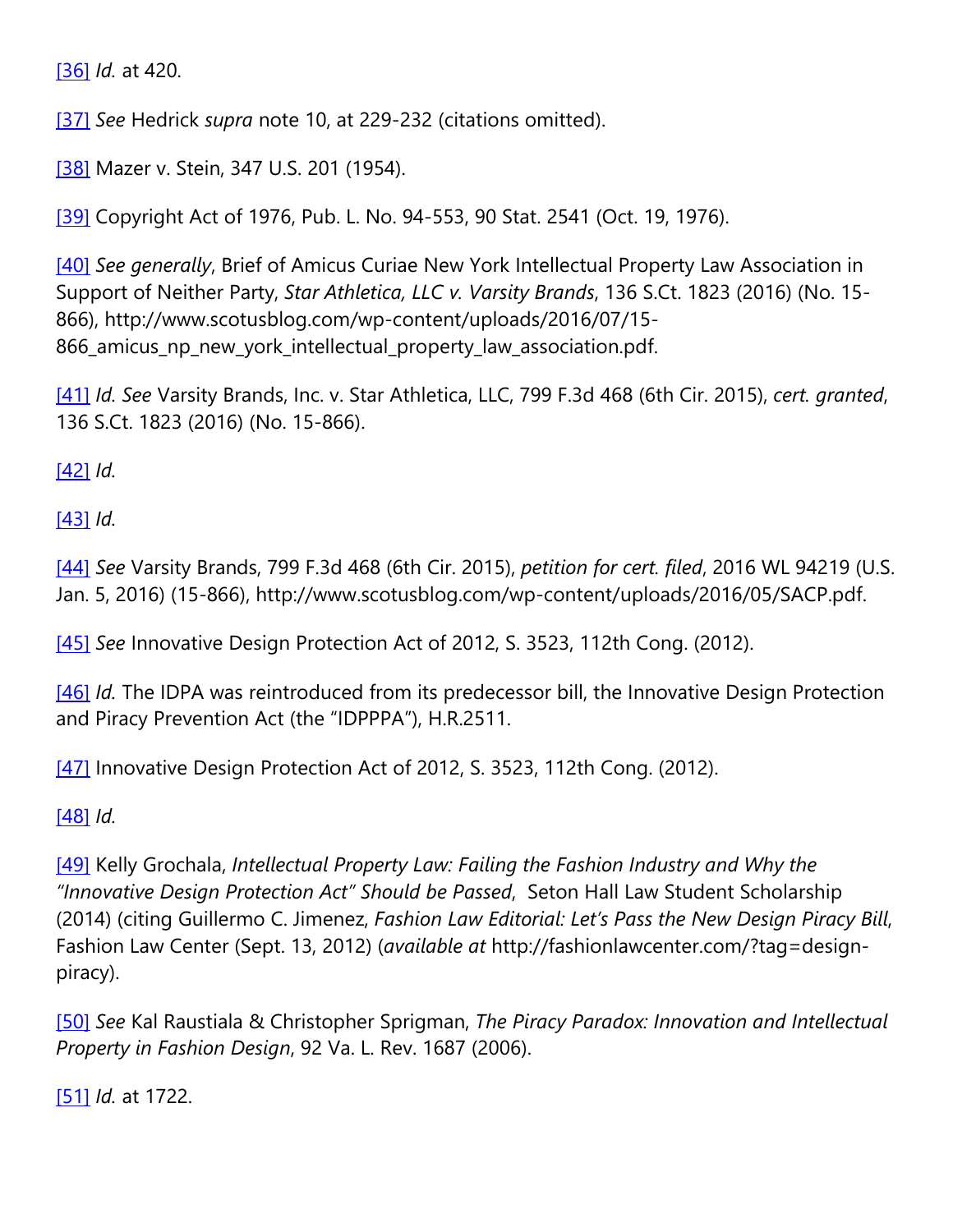[\[52\]](https://cardozoaelj.com/2016/12/01/protecting-fashion-comparative-analysis-fashion-design-protection-united-states-europe/#_ftnref52) Eveline van Keymeulen & Louise Nash, *Fashionably Late*, Intellectual Property Magazine, December 2011/January 2012, at 53, (quoting Kal Raustiala & Christopher Sprigman, *The Piracy Paradox: Innovation and Intellectual Property in Fashion Design*, 92 Va. L.Rev. 1687 (2006), https://www.cov.com/~/media/files/corporate/publications/2011/12/fashionablylate.pdf.

[\[53\]](https://cardozoaelj.com/2016/12/01/protecting-fashion-comparative-analysis-fashion-design-protection-united-states-europe/#_ftnref53) Innovative Design Protection Act of 2012, S. 3523, 112th Cong. (2012).

[\[54\]](https://cardozoaelj.com/2016/12/01/protecting-fashion-comparative-analysis-fashion-design-protection-united-states-europe/#_ftnref54) Keymeulen & Nash, *supra* note 49, at 53.

[\[55\]](https://cardozoaelj.com/2016/12/01/protecting-fashion-comparative-analysis-fashion-design-protection-united-states-europe/#_ftnref55) *Haute Couture*, Cambridge Advanced Learner's Dictionary & Thesaurus (2016), http://dictionary.cambridge.org/us/dictionary/british/haute-couture (*Haute couture* can be defined as "(the business of making) expensive clothes of original design and high quality.").

[\[56\]](https://cardozoaelj.com/2016/12/01/protecting-fashion-comparative-analysis-fashion-design-protection-united-states-europe/#_ftnref56) *See* Council Directive 98/71, art. 3, 1998 O.J. (L 289) 28, 30 (EC) [hereinafter EU Directive].

[\[57\]](https://cardozoaelj.com/2016/12/01/protecting-fashion-comparative-analysis-fashion-design-protection-united-states-europe/#_ftnref57) *Id.,* art. 1, at 30.

[\[58\]](https://cardozoaelj.com/2016/12/01/protecting-fashion-comparative-analysis-fashion-design-protection-united-states-europe/#_ftnref58) *Id.,* art. 3, at 30.

[\[59\]](https://cardozoaelj.com/2016/12/01/protecting-fashion-comparative-analysis-fashion-design-protection-united-states-europe/#_ftnref59) Emma Yao Xiao, *The New Trend: Protecting American Fashion Designs Through National Copyright Measures*, Note, 23 Cardozo Arts & Ent. L.J., 405, 412 ("This is a heightened standard of infringement because even if a design has not been copied exactly, infringement can occur if it has the same overall impression on an informed user.").

[\[60\]](https://cardozoaelj.com/2016/12/01/protecting-fashion-comparative-analysis-fashion-design-protection-united-states-europe/#_ftnref60) JF Bretonniere & Frédérique Fontaine, *Europe: Using Community design rights to protect creativity*, Building and enforcing intellectual property value 32 (2010), *available at* http://www.iam-magazine.com/issues/Article.ashx?g=2309c3b6-a4fe-4f8b-bb07- 48775ecfee22.

# [\[61\]](https://cardozoaelj.com/2016/12/01/protecting-fashion-comparative-analysis-fashion-design-protection-united-states-europe/#_ftnref61) *Id.*

[\[62\]](https://cardozoaelj.com/2016/12/01/protecting-fashion-comparative-analysis-fashion-design-protection-united-states-europe/#_ftnref62) EUIPO, Designs in the European Union, https://euipo.europa.eu/ohimportal/en/designsin-the-european-union.

# [\[63\]](https://cardozoaelj.com/2016/12/01/protecting-fashion-comparative-analysis-fashion-design-protection-united-states-europe/#_ftnref63) *Id.*

[\[64\]](https://cardozoaelj.com/2016/12/01/protecting-fashion-comparative-analysis-fashion-design-protection-united-states-europe/#_ftnref64) Karen Millen Fashions Ltd v. Dunnes Stores, Dunnes Stores (Limerick) Ltd, Case C-345/13 (CJEU, June 19, 2014).

[\[65\]](https://cardozoaelj.com/2016/12/01/protecting-fashion-comparative-analysis-fashion-design-protection-united-states-europe/#_ftnref65) *See* Richard Hing and Leighton Cassidy, *Karen Millen Fashions Ltd v. Dunnes Stores, Dunnes Stores (Limerick) Ltd: Clarifying the Assessment of Individual Character in EU Designs*, 1446-1454, International Trademark Association,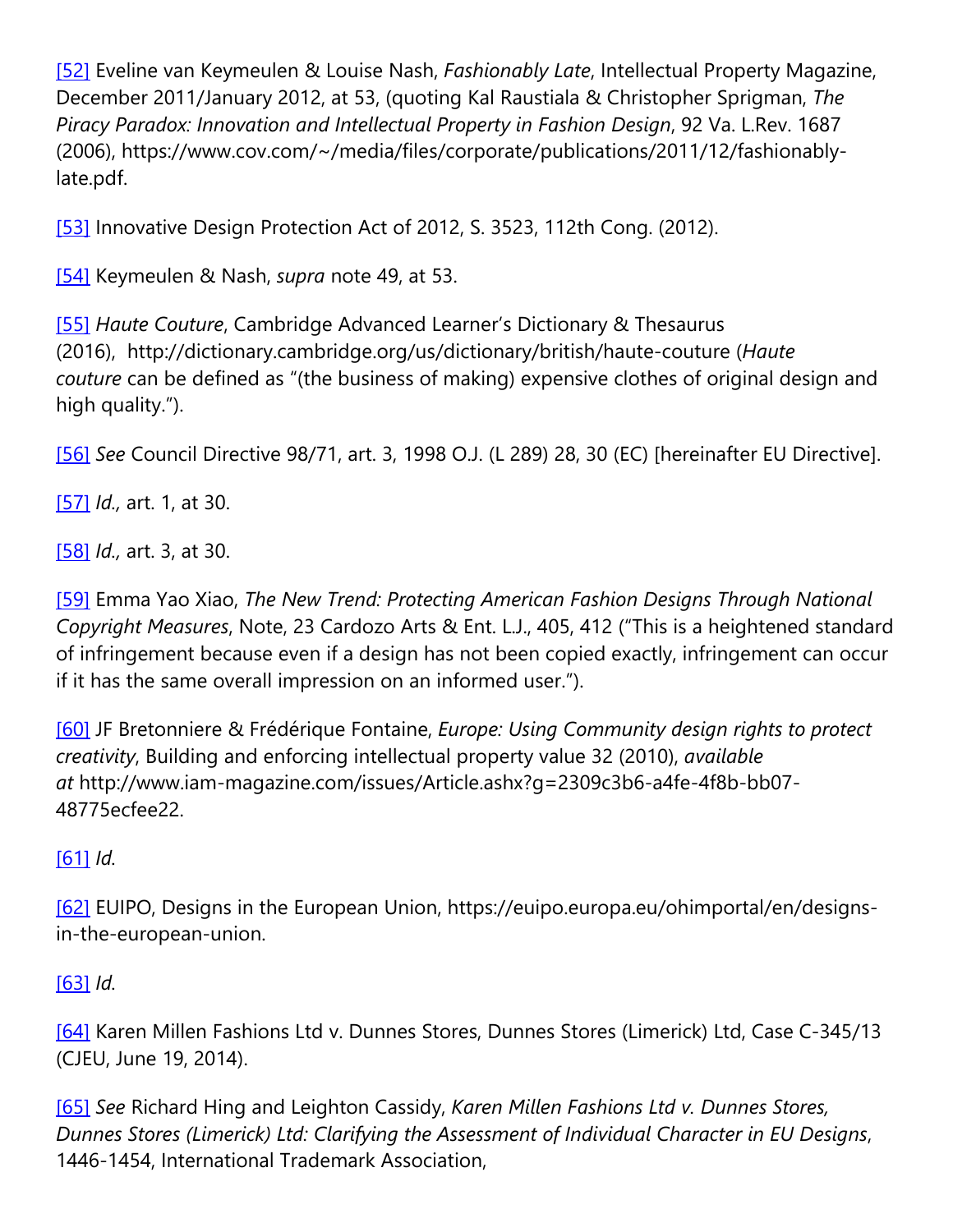http://www.inta.org/TMR/Documents/Volume%20105/TMR\_Vol105\_No6\_Hing-Cassidy.pdf; see also Michele Woods & Miyuki Monroig, WIPO Fashion Design and Copyright in the US and EU, WIPO (2015)

http://www.wipo.int/edocs/mdocs/mdocs/en/wipo\_ipr\_ge\_15/wipo\_ipr\_ge\_15\_t2.pdf.

# [\[66\]](https://cardozoaelj.com/2016/12/01/protecting-fashion-comparative-analysis-fashion-design-protection-united-states-europe/#_ftnref66) *Id.*

[\[67\]](https://cardozoaelj.com/2016/12/01/protecting-fashion-comparative-analysis-fashion-design-protection-united-states-europe/#_ftnref67) *See* Xiao, *supra* note 56, at 413; *see also* Keymeulen & Nash, *supra* note 49, at 54.

[\[68\]](https://cardozoaelj.com/2016/12/01/protecting-fashion-comparative-analysis-fashion-design-protection-united-states-europe/#_ftnref68) "The provisions of this Code shall protect the rights of authors in all works of the mind, whatever their kind, form of expression, merit or purpose." [Intellectual Property Code] Article L 112-1, (Fr.), *available*

*at* https://www.legifrance.gouv.fr/content/download/1959/13723/version/3/file/Code\_35.pdf.

[\[69\]](https://cardozoaelj.com/2016/12/01/protecting-fashion-comparative-analysis-fashion-design-protection-united-states-europe/#_ftnref69) *See* [Intellectual Property Code] Article L-112-2 (14º) (Fr.); *see also* Holger Gauss, Boriana Guimberteau, Simon Bennett, Lorenzo Litt, *Red Soles Aren't Made for Walking: A Comparative Study of European Fashion Laws*, 5 Landslide 6, *available at* http://www.americanbar.org/publications/landslide/2012\_13/july\_august/red\_soles\_ arent\_made\_walking\_comparative\_study\_european\_fashion\_laws.html.

[\[70\]](https://cardozoaelj.com/2016/12/01/protecting-fashion-comparative-analysis-fashion-design-protection-united-states-europe/#_ftnref70) *See* Gauss et al., *supra* note 66.

[\[71\]](https://cardozoaelj.com/2016/12/01/protecting-fashion-comparative-analysis-fashion-design-protection-united-states-europe/#_ftnref71) Xiao, *supra* note 56 (The grant of protection regardless of registration is "unlike different protection schemes given to registered and unregistered designs under the European Union regulations.").

[\[72\]](https://cardozoaelj.com/2016/12/01/protecting-fashion-comparative-analysis-fashion-design-protection-united-states-europe/#_ftnref72) Gauss, et al., *supra* note 66.

[\[73\]](https://cardozoaelj.com/2016/12/01/protecting-fashion-comparative-analysis-fashion-design-protection-united-states-europe/#_ftnref73) In some EU Member States, including France and Belgium, fashion designs that are protected by copyright may also receive cumulative protection by registered or unregistered design rights. *See* Woods & Monroig, *supra* note 62.

[\[74\]](https://cardozoaelj.com/2016/12/01/protecting-fashion-comparative-analysis-fashion-design-protection-united-states-europe/#_ftnref74) Gauss, et al., *supra* note 66 (citing Legge d'autore [LDA] 22 Aprile 1941, n. 633, pt. I, ch. I  $(lt.$ )).

# [\[75\]](https://cardozoaelj.com/2016/12/01/protecting-fashion-comparative-analysis-fashion-design-protection-united-states-europe/#_ftnref75) *Id.*

[\[76\]](https://cardozoaelj.com/2016/12/01/protecting-fashion-comparative-analysis-fashion-design-protection-united-states-europe/#_ftnref76) Xiao, *supra* note 56 at 414 (citing Law No. 633 of April 22, 1941, § 25, Protection of Copyright and Rights Related to its Exercise (It.), *available at* http://www.wipo.int/clea/en/text\_html.jsp?lang=en&id=2582).